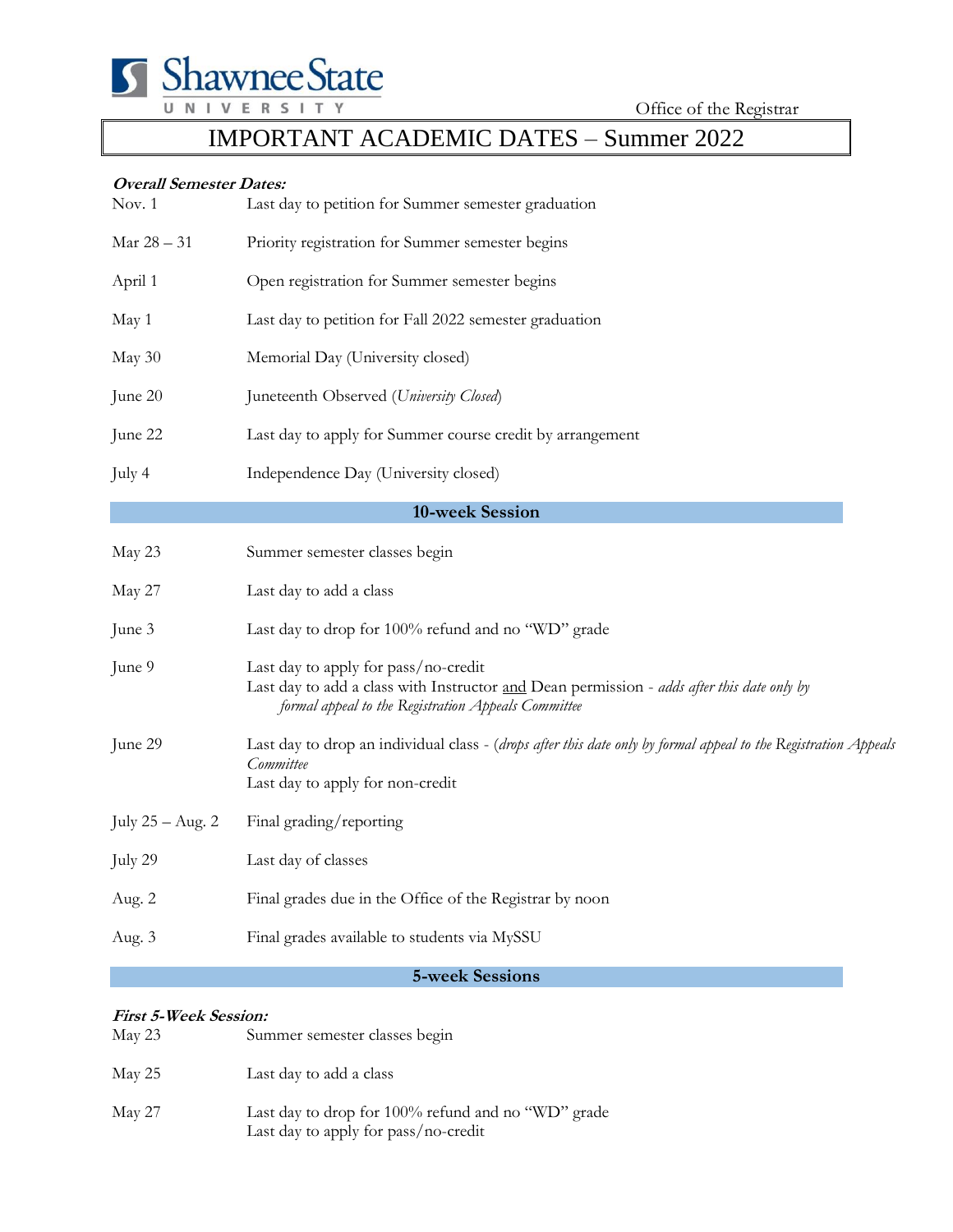| May 27                        | Last day to add a class with Instructor and Dean permission - adds after this date only by<br>formal appeal to the Registration Appeals Committee                                                                                               |  |
|-------------------------------|-------------------------------------------------------------------------------------------------------------------------------------------------------------------------------------------------------------------------------------------------|--|
| June 8                        | Last day to drop an individual class - drops after this date only by formal appeal to the Registration<br><b>Appeals Committee</b><br>Last day to apply for non-credit                                                                          |  |
| June $20 - 28$                | Final grading/reporting                                                                                                                                                                                                                         |  |
| June 24                       | Last day of classes                                                                                                                                                                                                                             |  |
| June 28                       | Final grades due in the Office of the Registrar by noon                                                                                                                                                                                         |  |
| June 29                       | Grades available to students via MySSU                                                                                                                                                                                                          |  |
| <b>Second 5-Week Session:</b> |                                                                                                                                                                                                                                                 |  |
| June 27                       | First day of classes                                                                                                                                                                                                                            |  |
| June 29                       | Last day to add a class                                                                                                                                                                                                                         |  |
| July 1                        | Last day to drop for 100% refund and no "WD" grade<br>Last day to apply for pass/no-credit<br>Last day to add a class with Instructor and Dean permission - adds after this date only by<br>formal appeal to the Registration Appeals Committee |  |
| July 13                       | Last day to drop an individual class - drops after this date only by formal appeal to the Registration<br><b>Appeals Committee</b><br>Last day to apply for non-credit                                                                          |  |
| July $25 - Aug 2$             | Final grading/reporting                                                                                                                                                                                                                         |  |
| July 29                       | Last day of classes                                                                                                                                                                                                                             |  |

Aug 2 Final grades due in the Office of the Registrar by noon

Aug 3 Final grades available to students via MySSU

## **7-week Sessions**

### **First 7-Week Session**:

| May 9          | Summer E-campus semester classes begin                                                                                                                          |
|----------------|-----------------------------------------------------------------------------------------------------------------------------------------------------------------|
| May 11         | Last day to add a class                                                                                                                                         |
| May 13         | Last day to drop for 100% refund and no "WD" grade                                                                                                              |
| June 8         | Last day to drop an individual class - drops after this date only by formal appeal to the Registration<br>Appeals Committee<br>Last day to apply for non-credit |
| June $20 - 28$ | Final grading/reporting                                                                                                                                         |
| June 24        | Last day of classes                                                                                                                                             |
| June 28        | Final grades due in the Office of the Registrar by noon                                                                                                         |